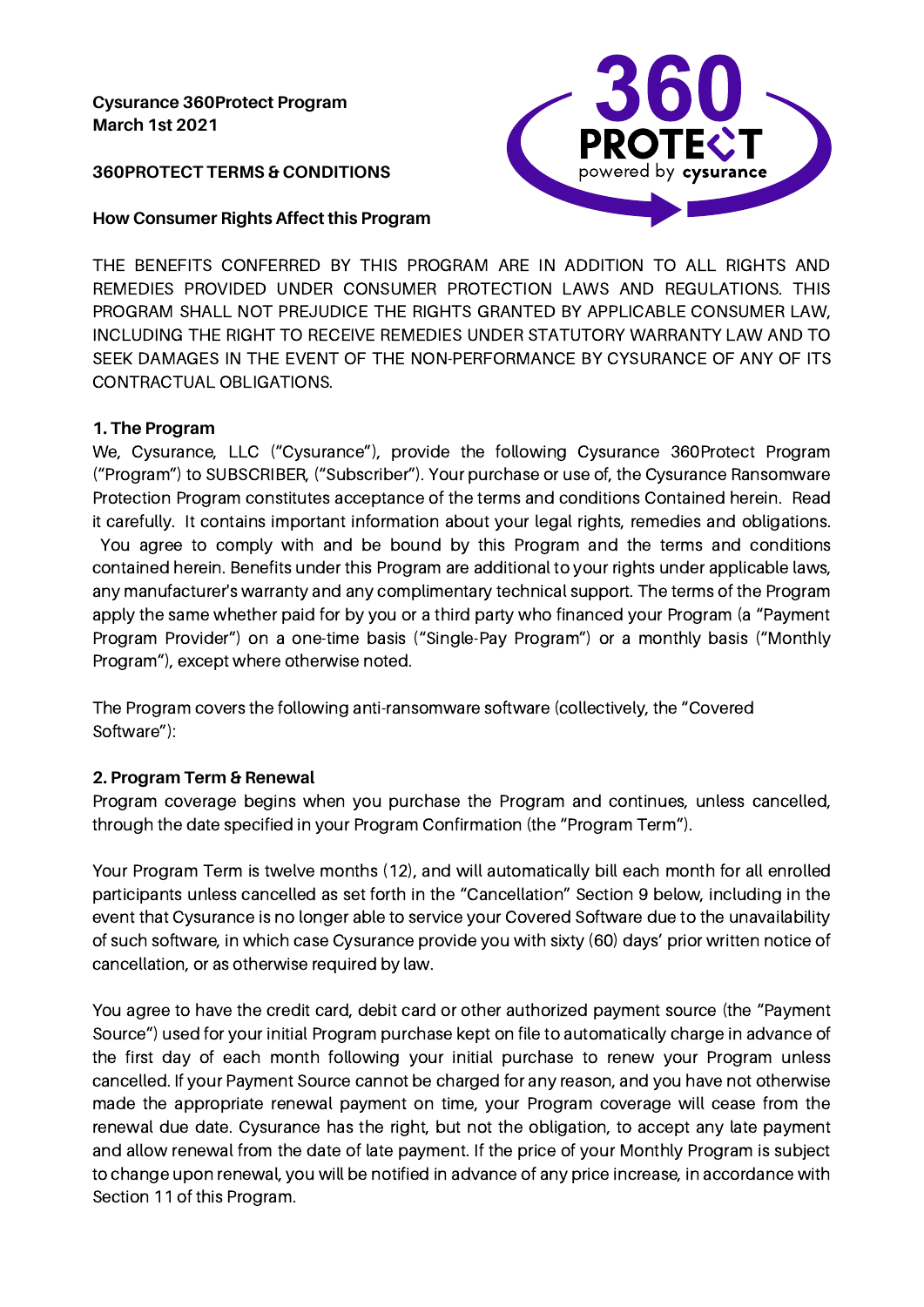#### **3. What is Covered**

### **3.1 Ransomware Software Services Failure ("Software Service")**

If during the Program Term, you submit a valid claim by notifying Cysurance that a failure of the product has arisen in the Covered Software, on account of a cyber ransom event that the Covered Software was intended to protect, Cysurance will support the repair of the damage resulting from the product failure, including, but not limited to removing and remediating those elements that caused the product failure.

#### **4. What is Not Covered?**

#### **4.1 Software Services**

Cysurance may restrict Software Service to the country where the Covered Software was originally purchased.

Cysurance will not provide Recovery Services in the following circumstances:

a) If preventative maintenance, including patching, was not up to date per the software manufacturer's release cycle;

b) To repair damage caused by a product that is not the Covered Software;

c) The license keys of Covered Software are not active and/or registered to the end-user;

d) If proof of the failure is not or cannot be verified through log/event data;

e) If there is a systemic failure of the Subscriber's infrastructure that results in a ransom compromise of their install base;

## **5. Service Options**

Program must be triggered within 48 hours of the reported event and with the following options:

(a) The Subscriber may elect to receive funds to remediate the ransom attack, or;

(b) The Subscriber may elect to contact the Cysurance incident response Technical Advisor. They will provide the necessary technical guidance and expertise from first contact through completion of the recovery process. In partnership with the Technical Advisor, program participants are eligible to receive pre-approved investigative services, recovery and restoration services, and other IT-related services. Service will be limited to the options available in the country where you request service and claim must be closed within 15 days of the attack.

## **6. Your Responsibilities**

To receive service or support under the Program, you agree to:

a) Provide records verifying the cost paid to remediate the attack;

b) Provide log files and information about the symptoms and causes of the issues with the Covered Software;

c) Provide your Program Agreement Number and a copy of your Program's original proof of purchase;

d) Respond to requests for information needed to diagnose or service the Covered Software;

e) Follow instructions Cysurance gives you.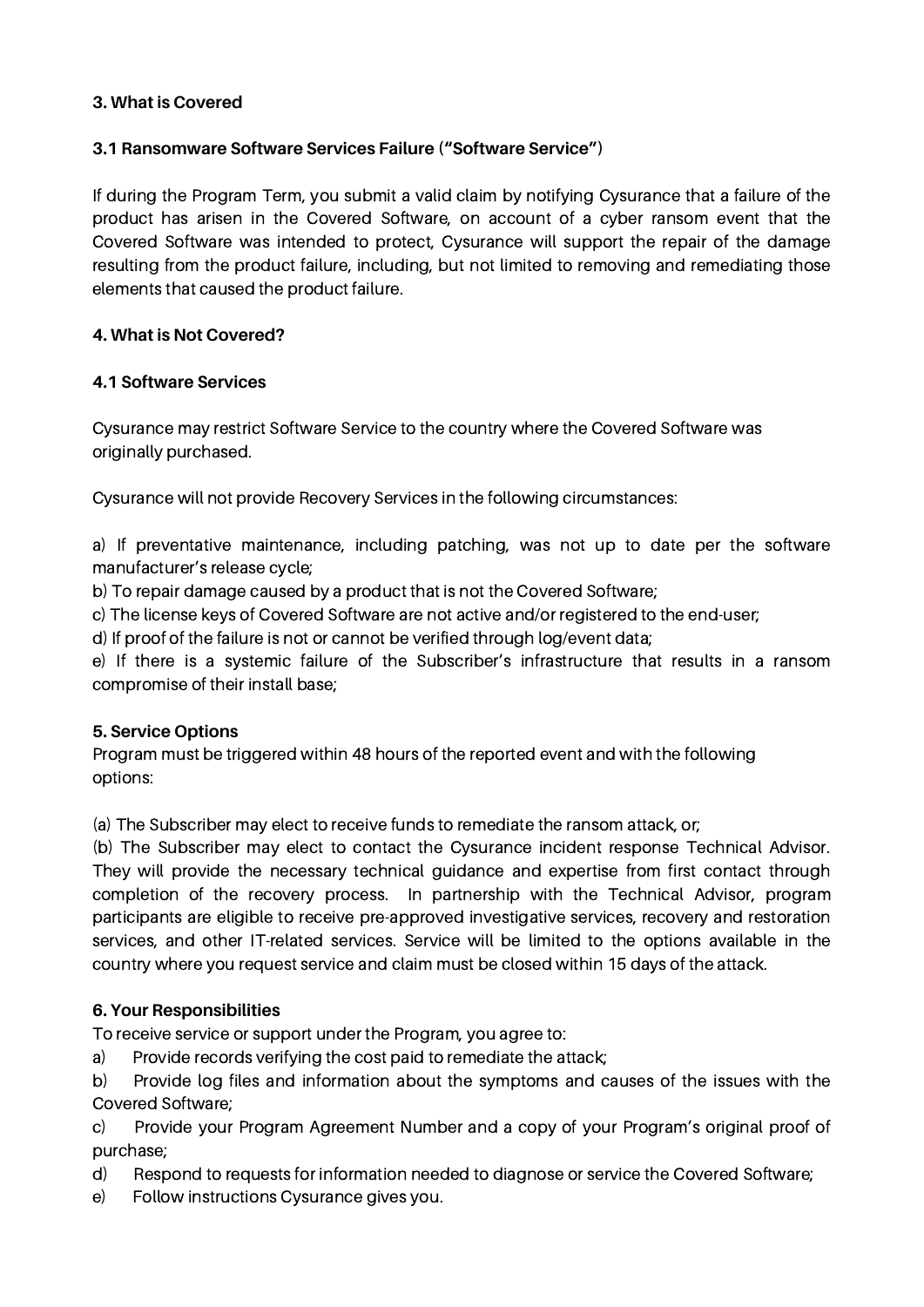## **7. Limitation of Liability**

TO THE MAXIMUM EXTENT PERMITTED BY APPLICABLE LAW, CYSURANCE AND ITS EMPLOYEES AND AGENTS WILL UNDER NO CIRCUMSTANCES BE LIABLE TO YOU OR ANY SUBSEQUENT OWNER OF THE COVERED SOFTWARE FOR ANY INDIRECT OR CONSEQUENTIAL DAMAGES, INCLUDING, BUT NOT LIMITED TO, THE COSTS OF RECOVERING, REPROGRAMMING, OR REPRODUCING ANY PROGRAM OR DATA OR THE FAILURE TO MAINTAIN THE CONFIDENTIALITY OF DATA, ANY LOSS OF BUSINESS, PROFITS, REVENUE OR ANTICIPATED SAVINGS, RESULTING FROM CYSURANCE'S OBLIGATIONS UNDER THIS PROGRAM. TO THE MAXIMUM EXTENT PERMITTED BY APPLICABLE LAW, THE LIMIT OF CYSURANCE AND ITS EMPLOYEES' AND AGENTS' LIABILITY TO YOU AND ANY SUBSEQUENT OWNER ARISING UNDER THE PROGRAM SHALL NOT EXCEED THE ORIGINAL PRICE PAID FOR THE PROGRAM. CYSURANCE SPECIFICALLY DOES NOT WARRANT THAT (i) IT WILL BE ABLE TO REPAIR OR REPLACE THE COVERED SOFTWARE WITHOUT RISK TO OR LOSS OF PROGRAMS OR DATA, (ii) IT WILL MAINTAIN THE CONFIDENTIALITY OF DATA, OR (iii) THE OPERATION OF THE PRODUCT WILL BE UNINTERRUPTED OR ERROR-FREE. THE BENEFITS CONFERRED BY THIS PROGRAM ARE IN ADDITION TO ANY RIGHTS AND REMEDIES PROVIDED UNDER CONSUMER LAWS AND REGULATIONS. TO THE EXTENT THAT LIABILITY UNDER SUCH LAWS AND REGULATIONS MAY BE LIMITED, CYSURANCE'S LIABILITY IS LIMITED, AT ITS SOLE OPTION, TO REPLACEMENT OR REPAIR OF THE COVERED SOFTWARE OR SUPPLY OF THE SERVICE. SOME STATES OR PROVINCES DO NOT ALLOW THE EXCLUSION OR LIMITATION OF INCIDENTAL OR CONSEQUENTIAL DAMAGES, SO SOME OR ALL OF THE ABOVE LIMITATIONS MAY NOT APPLY TO YOU.

## **8. Cancellation**

# **8.1 Your Cancellation Rights**

Regardless of your method of purchase, you may cancel this Program at any time for any reason. You may cancel by sending written notice with your Program Agreement Number to ransom@cysurance.com. You must send a copy of the Program's original proof of purchase with your notice. Unless local law provides otherwise, cancellation refunds will be provided as follows:

For Monthly Programs, if you have made advance payments, cancellation will be deferred until midnight on the last day of the month for which your last monthly payment was paid. Your failure to timely and fully make any monthly payment will be deemed an expression of your intent to cancel your Program and no cancellation refund will be provided.

# **8.2 Cysurance's Cancellation Rights**

If your Payment Source cannot be charged for any reason for amounts due, including for any Monthly Program renewal payment, and you have not otherwise made the appropriate payment by the due date or any applicable renewal date, your Program may be cancelled for nonpayment and your Program coverage will cease from the due date or renewal date.

Additionally, unless applicable local law provides otherwise, Cysurance may cancel this Program for fraud or material misrepresentation, or if service parts for the Covered Software are not available, upon sixty (60) days' prior written notice. If local law permits and Cysurance cancels this Program for the unavailability of service parts, you will receive a pro-rata refund for the Program's unexpired Term.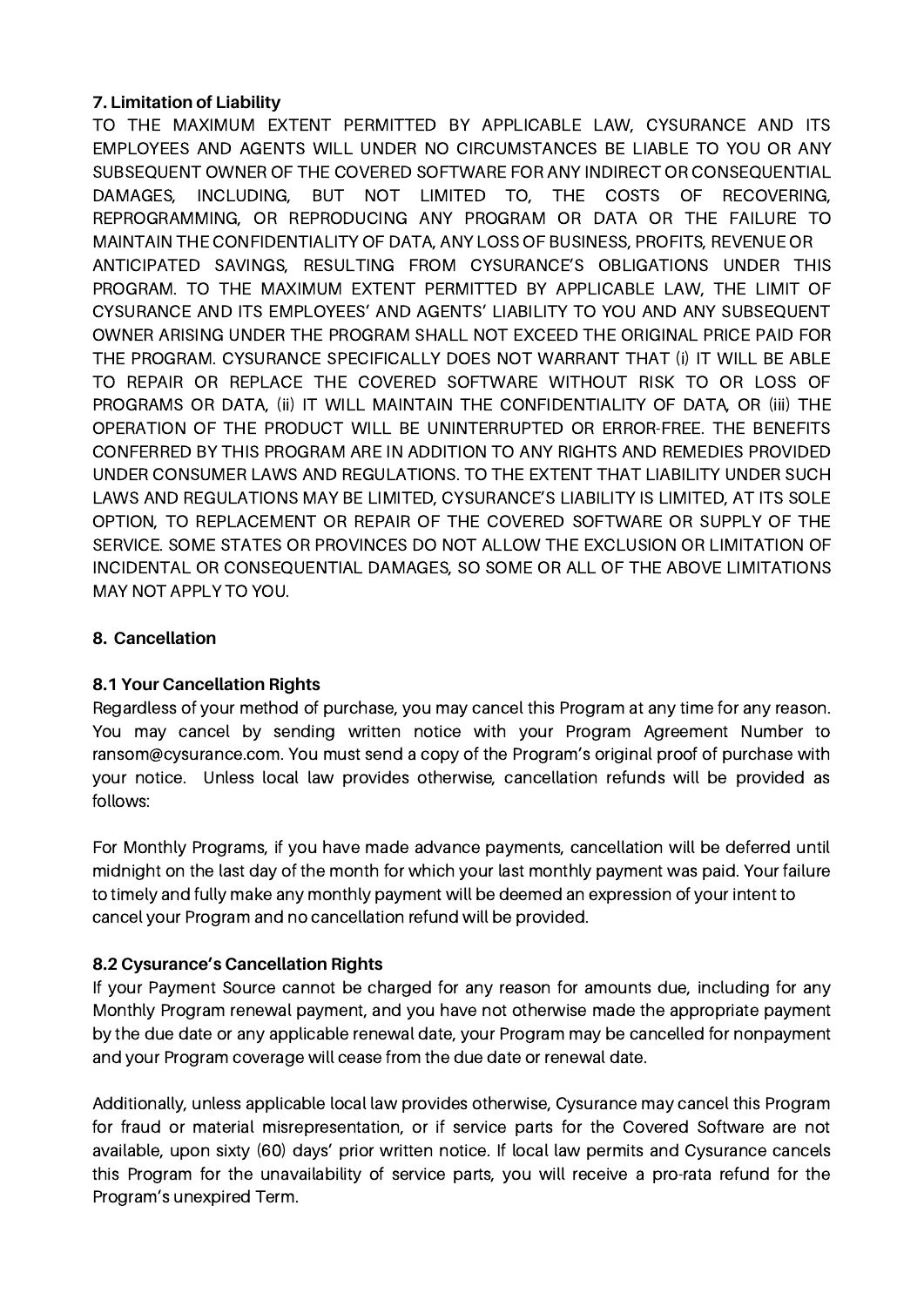## **8.3 Effect of Cancellation**

Upon the effective date of early cancellation, Cysurance's future obligations under this Program to you are fully extinguished.

## **9. Program Changes**

The Program terms and conditions originally issued to you will remain in effect for the duration of your Program Term and each Monthly Program renewal if applicable, unless Cysurance notifies you of revised Program terms and conditions. Cysurance may, at any time, revise any of the terms and conditions of this Program, including the price and applicable service fees, upon sixty (60) days' written notice to you, or longer if required by law ("Notice Period"). Such notice will be provided in a separate writing or email, or by other reasonable method. If you do not agree to the revised Program terms and conditions, you may cancel the Program without penalty. If you do not cancel the Program within the Notice Period, your continued payment of monthly charges (if applicable) or request for service under the Program after receiving notice of a change in your Program terms and conditions, including with respect to a change in price or service fees, will be deemed consent by you to be bound by such revised Program terms and conditions. In any event, you may cancel the Program at any time in accordance with Section 9.

If Cysurance adopts any revision to this Program that would broaden your coverage without additional cost or any increase in service fees, the broadened coverage will immediately apply to this Program.

## **10. General Terms**

(a) Cysurance may subcontract or assign performance of its obligations to third parties but shall not be relieved of its obligations to you in doing so.

(b) Cysurance is not responsible for any failures or delays in performing under the Program that are due to events outside of Cysurance's reasonable control.

(c) You are required to perform preventative maintenance on the Covered Software to receive service under the Program.

(d) This Program may not be available in all jurisdictions and is not available where prohibited by law.

(e) In carrying out its obligations Cysurance may, solely for the purposes of monitoring the quality of Cysurance's response, record part or all of the calls between you and Cysurance.

(f) You agree that any information or data disclosed to Cysurance under this Program is not confidential or proprietary to you. Furthermore, you agree that Cysurance may collect and process data on your behalf when it provides service. This may include transferring your data to affiliated companies or service provider in accordance with the Cysurance Customer Privacy Policy.

(g) Cysurance has security measures, which should protect your data against unauthorized access or disclosure as well as unlawful destruction. You will be responsible for the instructions you give to Cysurance regarding the processing of data, and Cysurance will seek to comply with those instructions as reasonably necessary for the performance of the service and support obligations under the Program. If you do not agree with the above or if you have questions regarding the processing of your data, contact Cysurance at the telephone numbers provided.

(h) Cysurance will protect your information in accordance with Cysurance Customer Privacy Policy available at Cysurance.com/legal/privacy. If you wish to have access to the information that Cysurance holds concerning you or if you want to make changes to your personal contact preferences, contact Cysurance at ransom@cysurance.com.